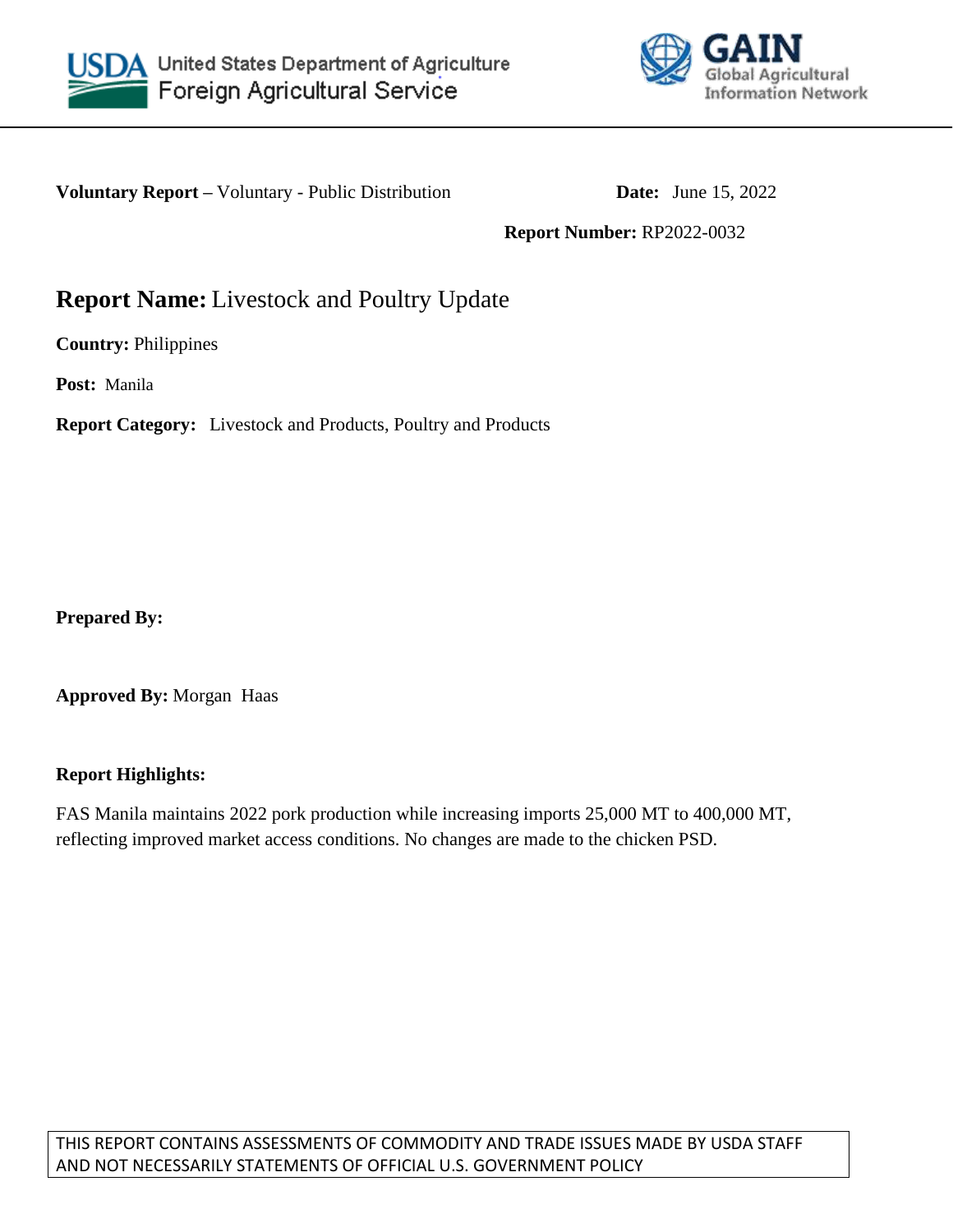#### **Executive Summary**

FAS Manila maintains 2022 pork production at 1 million MT as a result of continuing hesitation to rebuild stocks despite the government's best efforts to encourage repopulation absent a commerciallyavailable ASF vaccine. Pork imports in 2022 are increased to 400,000 MT compared to USDA Official's 375,000 following the issuance of Executive Order No. 171, Series of 2022, which reset temporary tariff rates (15 percent in-quota; 25 percent out-quota) through December 31, 2022, but made no chances to the in-quota volume.

Post maintains its previous and current official USDA estimates for chicken meat. HPAI outbreaks remain mostly limited to ducks, quails, and layers. Meanwhile, market access conditions remain relatively unchanged, as do inter-island restrictions.

As earlier expected, feed prices remain elevated though modest efforts have been made to make corn more available in an effort to support the animal husbandry sector.

| Table 1. Philippines Livestock and Poultry Production (1000 MT) |       |        |       |  |  |  |
|-----------------------------------------------------------------|-------|--------|-------|--|--|--|
|                                                                 | 2020  | 2022   |       |  |  |  |
| Pork (CWE)                                                      | 1,115 | 1,000  | 1,000 |  |  |  |
| Chicken                                                         | 1,305 | 1,343  | 1,360 |  |  |  |
| Eggs                                                            | 606   | 661    | 694   |  |  |  |
| <b>Total</b>                                                    | 3,026 | 3,004  | 3,054 |  |  |  |
| $\Delta\%$                                                      |       | $-1\%$ | 2%    |  |  |  |

**Table 2. Philippines Energy Supply (1000 MT, Corn Eq.) Corn Eq. (%) 2020 2021 2022\*** Corn 100 6,800 6,800 7,450 Wheat 1,900 Cassava | 50 734 727 720 Barley 100 15 430 475 DDGS | 85 | 239 | 162 | 183 Sorghum  $95$  25 25 22 **Total 10,188 10,518 10,749 ∆% 3% 2%**

Sources: FAS Manila; Philippine Statistics Authority (PSA) data for eggs

Sources: FAS Manila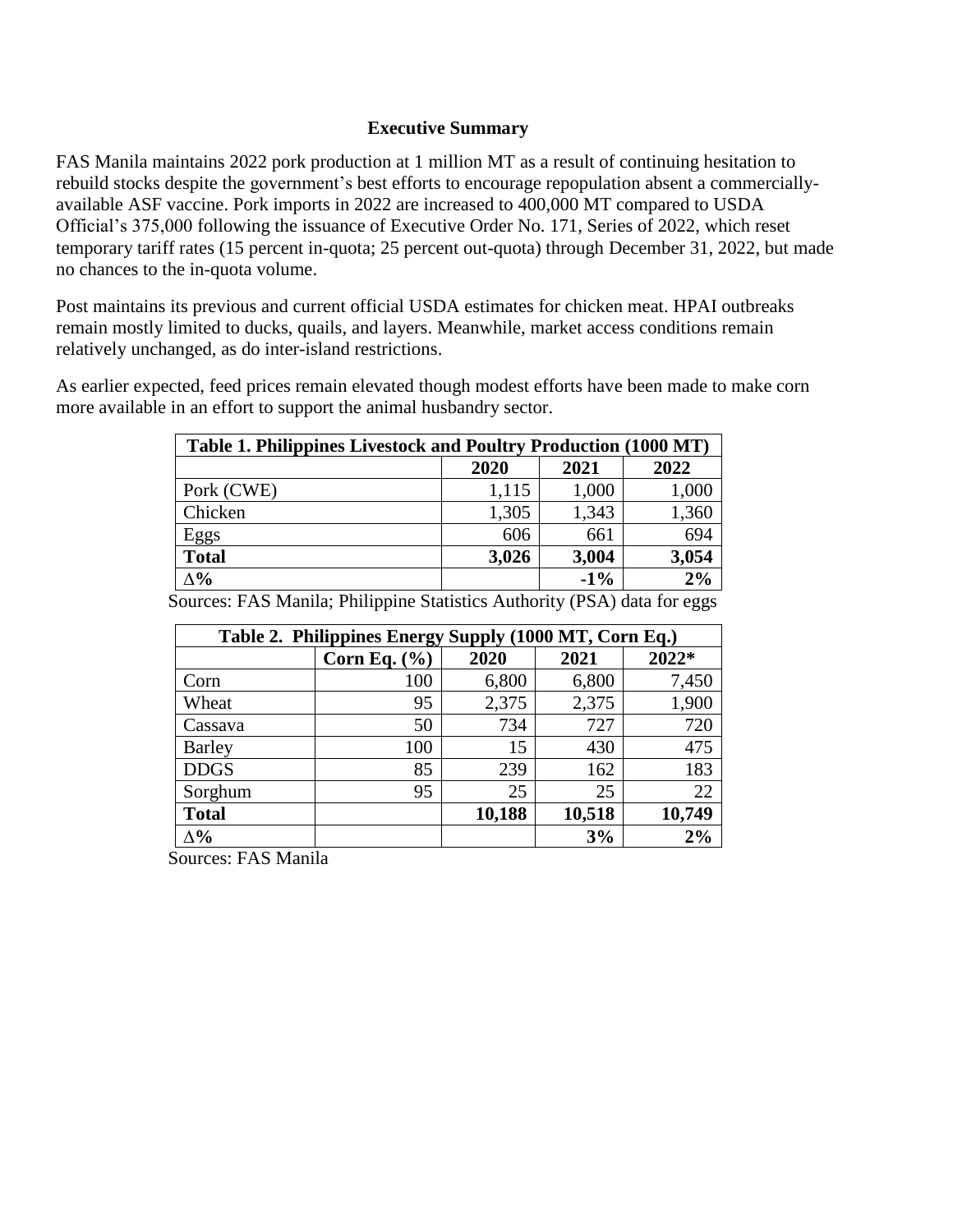# **PORK**

# **Production, Supply, and Distribution (PS&D)**

| <b>Table 3: Meat, Swine</b>                     |                 | 2020       |                 | 2021       |                 | 2022       |  |
|-------------------------------------------------|-----------------|------------|-----------------|------------|-----------------|------------|--|
| <b>Market Year Begins</b>                       | <b>Jan 2020</b> |            | <b>Jan 2021</b> |            | <b>Jan 2022</b> |            |  |
|                                                 | <b>USDA</b>     | <b>New</b> | <b>USDA</b>     | <b>New</b> | <b>USDA</b>     | <b>New</b> |  |
| <b>Philippines</b>                              | <b>Official</b> | Post       | <b>Official</b> | Post       | <b>Official</b> | Post       |  |
| <b>Slaughter (Reference) (1000 HEAD)</b>        |                 |            |                 |            |                 |            |  |
| <b>Beginning Stocks (1000 MT CWE)</b>           |                 |            |                 |            |                 |            |  |
| <b>Production</b> (1000 MT CWE)                 | 1115            | 1115       | 1000            | 1000       | 1000            | 1000       |  |
| Total Imports (1000 MT CWE)                     | 168             | 168        | 458             | 458        | 375             | 400        |  |
| Total Supply (1000 MT CWE)                      | 1283            | 1283       | 1458            | 1458       | 1375            | 1400       |  |
| Total Exports (1000 MT CWE)                     |                 |            |                 |            |                 |            |  |
| Human Dom. Cons. (1000 MT CWE)                  | 1282            | 1282       | 1457            | 1457       | 1374            | 1399       |  |
| Other Use, Losses (1000 MT CWE)                 |                 |            |                 |            |                 |            |  |
| Total Dom. Cons. (1000 MT CWE)                  | 1282            | 1282       | 1457            | 1457       | 1374            | 1399       |  |
| <b>Ending Stocks (1000 MT CWE)</b>              |                 |            |                 |            |                 |            |  |
| Total Distribution (1000 MT CWE)                | 1283            | 1283       | 1458            | 1458       | 1375            | 1400       |  |
| $(1000 \text{ HEAD})$ , $(1000 \text{ MT CWE})$ |                 |            |                 |            |                 |            |  |

Note: PSD numbers do not include pork offal, fat, and rind.

## **Production**

FAS Manila maintains 2022 pork production at 1 million MT. Industry is continually hesitant to rebuild stocks despite the government's best efforts to encourage repopulation amidst the continuing threat of ASF infection and the absence of a locally-available vaccine.



Source: PSA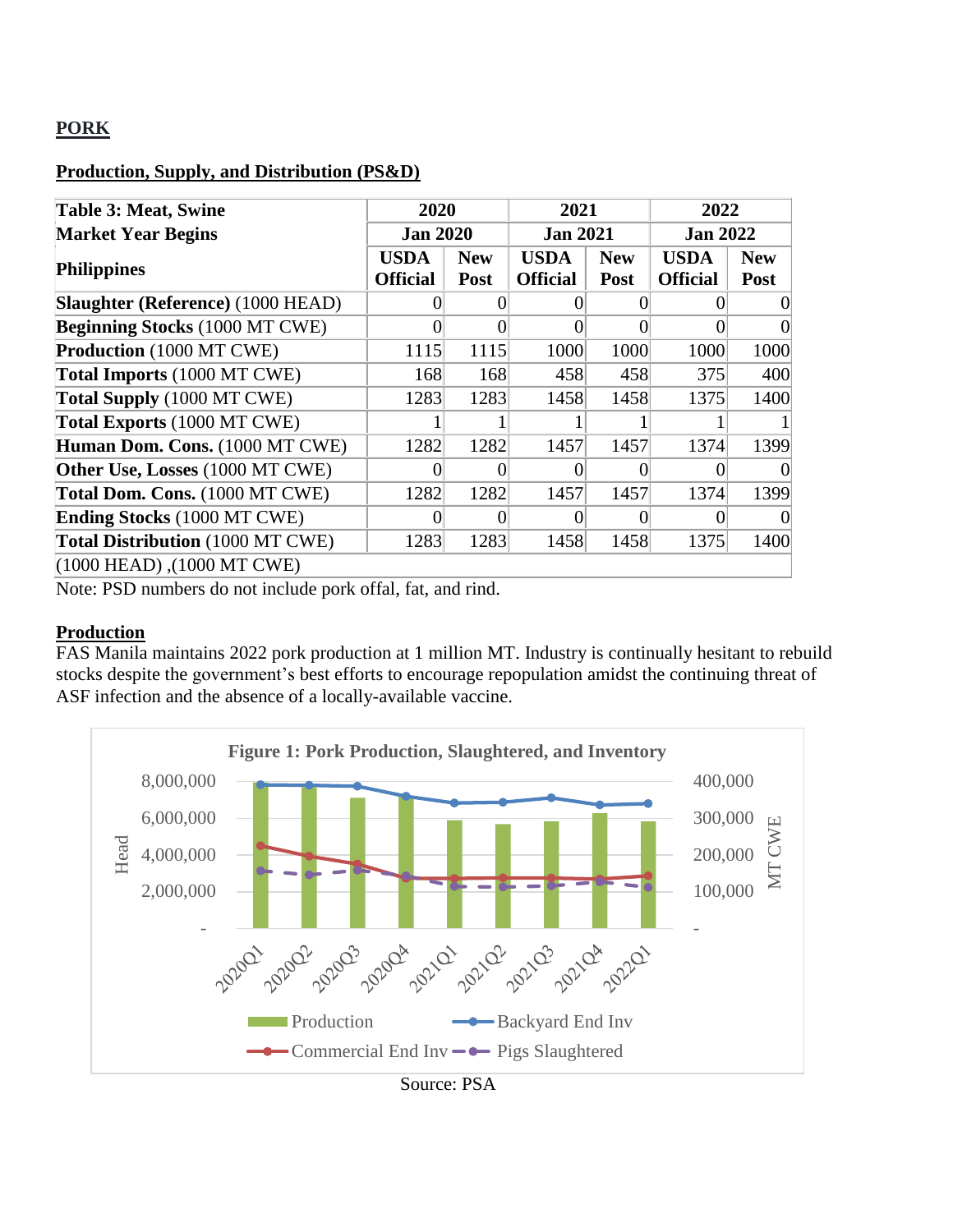# **Figure 2. African Swine Fever Zoning Status as of May 23, 2022**



FIGURE 1. Map of the Philippines showing Zoning Status per City / Municipality

salmetes<br>FIGURE 2. Map of the Philippines showing City / Municipality with no reported<br>ASF case for ≤ 90 days (Red), 91 to 180 days (Blue) and ≥ 181 days (Grey).

| Table 4: Philippine Pork Production by Region (CWE MT) |           |                      |         |                      |                          |  |  |  |
|--------------------------------------------------------|-----------|----------------------|---------|----------------------|--------------------------|--|--|--|
|                                                        |           | <b>Calendar Year</b> |         | <b>January-March</b> |                          |  |  |  |
|                                                        | 2020      | 2021                 |         | 2022                 | $\%$ $\triangle$ 2022/21 |  |  |  |
| <b>Philippines</b>                                     | 1,499,853 | 1,187,305            | 295,256 | 291,705              | $-1\%$                   |  |  |  |
| <b>CALABARZON</b>                                      | 243,958   | 131,531              | 30,935  | 36,208               | 17%                      |  |  |  |
| <b>Central Luzon</b>                                   | 225,687   | 73,348               | 19,036  | 19,983               | 5%                       |  |  |  |
| Northern Mindanao                                      | 147,022   | 152,226              | 35,581  | 41,084               | 15%                      |  |  |  |
| Central Visayas                                        | 135,010   | 146,128              | 37,562  | 39,784               | 6%                       |  |  |  |
| Western Visayas                                        | 136,709   | 140,198              | 34,252  | 34,339               | 0%                       |  |  |  |
| Davao Region                                           | 105,133   | 95,409               | 22,914  | 24,315               | 6%                       |  |  |  |
| <b>SOCCSKSARGEN</b>                                    | 85,966    | 87,282               | 20,594  | 20,837               | 1%                       |  |  |  |
| <b>Bicol Region</b>                                    | 83,917    | 69,449               | 21,020  | 19,004               | $-10%$                   |  |  |  |
| Zamboanga Peninsula                                    | 58,065    | 59,603               | 12,836  | 13,681               | 7%                       |  |  |  |
| <b>MIMAROPA</b>                                        | 55,856    | 64,197               | 15,140  | 12,182               | $-20%$                   |  |  |  |
| <b>Ilocos Region</b>                                   | 64,566    | 40,362               | 10,677  | 8,733                | $-18%$                   |  |  |  |
| Cagayan Valley                                         | 48,245    | 27,769               | 9,678   | 5,713                | $-41%$                   |  |  |  |
| Eastern Visayas                                        | 57,368    | 54,700               | 12,884  | 5,186                | $-60%$                   |  |  |  |
| Caraga                                                 | 26,944    | 21,900               | 5,990   | 4,177                | $-30%$                   |  |  |  |
| <b>CAR</b>                                             | 18,047    | 15,322               | 3,755   | 3,777                | 1%                       |  |  |  |
| <b>BARMM</b>                                           | 7,369     | 7,711                | 2,402   | 2,614                | 9%                       |  |  |  |
| <b>NCR</b>                                             |           | 168                  |         | 88                   |                          |  |  |  |

Source: Department of Agriculture (DA)-Bureau of Animal Industry (BAI)

Source: PSA, DA/BAI; live weight converted using 70 percent dressing percentage Note: Highlighted regions have at least one ASF case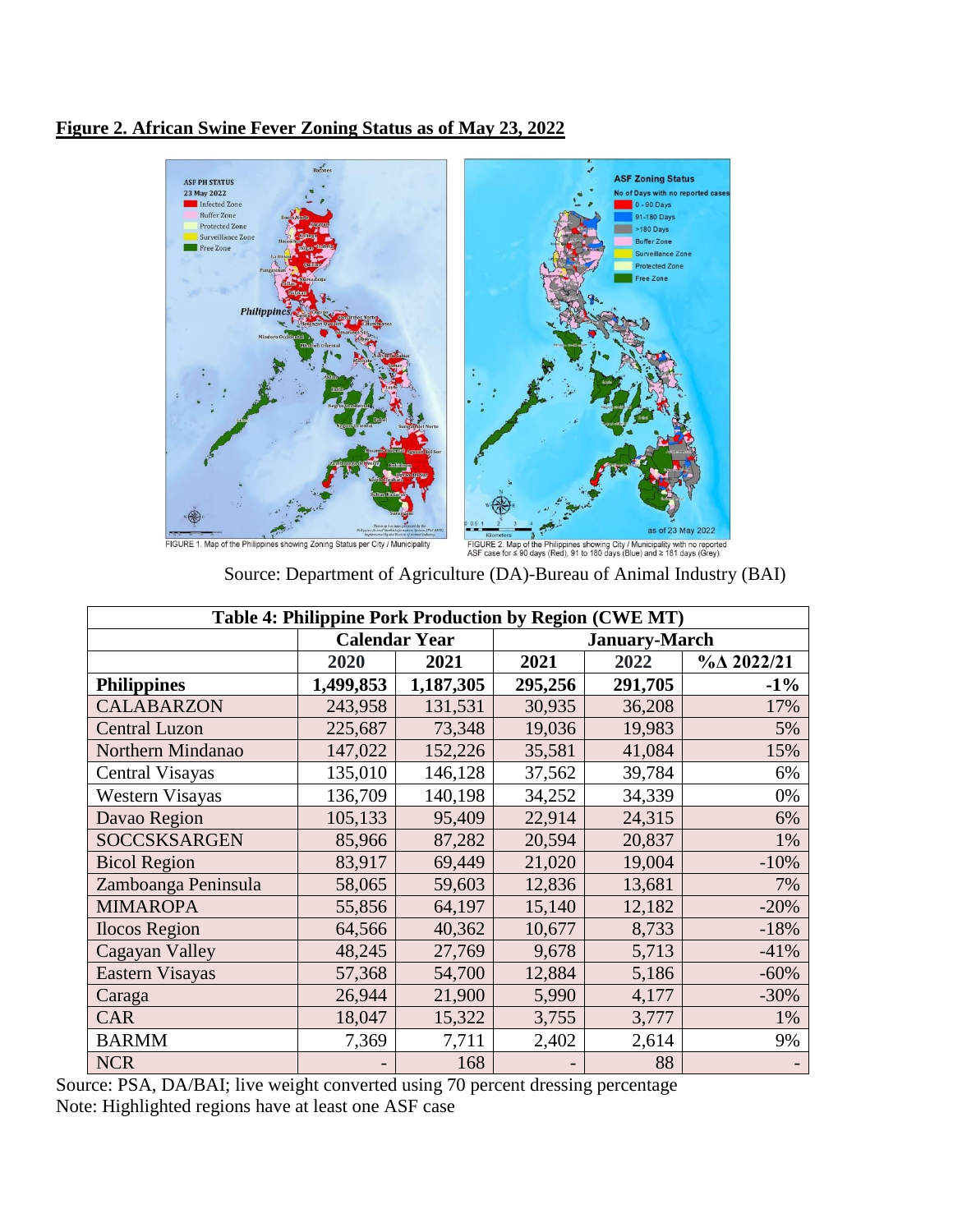# **Consumption**

FAS Manila increases 2022 pork consumption to 1.399 million MT, over USDA's 1.374 million MT, in response to the government's limited improvement in market access. While measures to-date are only expected to partially blunt pork inflation, Philippine pork consumption has proven to be relatively inelastic, with households already spending roughly 40 percent of expenditures to food.

# **Inventory**

Following the expiry of more favorable market access conditions in early 2022, frozen pork inventories in accredited cold storages steadily declined, which led to an overall tightening of available supply and further contributed to an increase in pork prices.



Source: DA/National Meat Inspection Service (NMIS)



Source: DA/NMIS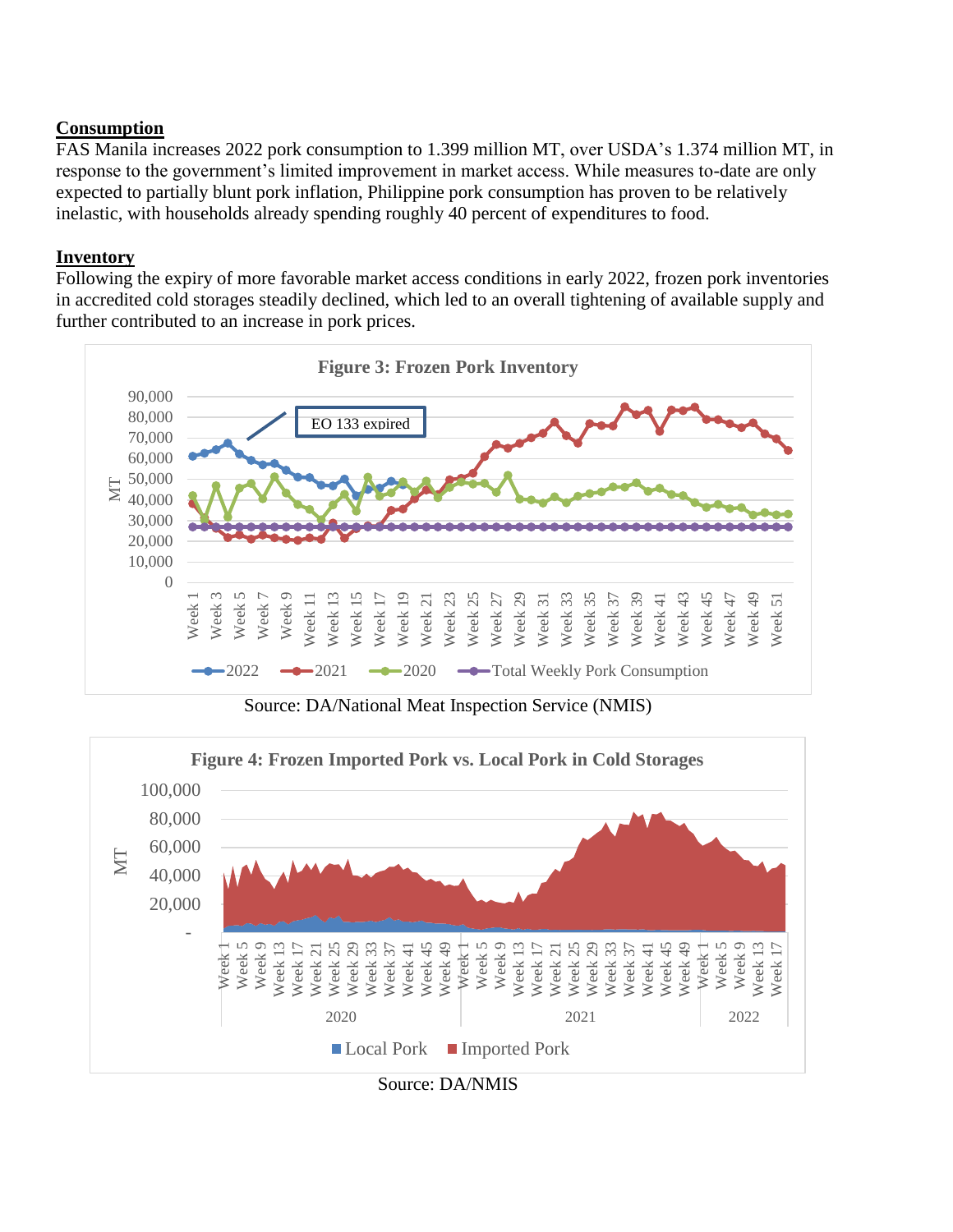# **Prices**

Not unexpected, pig and pork prices have resumed their increase since the short-term effects of temporary, more favorable market access conditions wore off at the end of 2021 and shortly before it, the peak Christmas consumption season. More recently, higher feed and fuel prices have and are likely to contribute to higher production costs. The government's relative half-measure to improve market access in 2022 compared to 2021 is likely to offer only minimal and brief relief to consumers given the relatively still high in-quota duty rate and no expansion of the in-quota volume.



Source: DA-AMAS (Metro Manila wholesale and retail prices); ProPork (farm gate prices)

Meanwhile, suggested retail prices for processed meat products remain unchanged, though industry requests to increase prices are under consideration. These products have been increasingly more representative of chicken MDM given the costs and restrictions associated with including pork ingredients.

| Table 5: SRP on Canned Luncheon Meat and Meat Loaf (PHP/can) |           |         |         |  |  |  |  |
|--------------------------------------------------------------|-----------|---------|---------|--|--|--|--|
|                                                              | 9/30/2019 | 8/29/21 | 1/27/22 |  |  |  |  |
| <b>Luncheon Meat Brands</b>                                  |           |         |         |  |  |  |  |
| CDO Chinese Style (165g)                                     | 32.50     | 34.25   | 34.25   |  |  |  |  |
| Purefoods Chinese Style (165g)                               | 32.50     | 32.50   | 32.50   |  |  |  |  |
| <b>Meat Loaf Brands</b>                                      |           |         |         |  |  |  |  |
| 555 (150g)                                                   | 17.70     | 18.25   | 19.50   |  |  |  |  |
| Argentina (150g)                                             | 18.30     | 18.75   | 20.25   |  |  |  |  |
| CDO(150g)                                                    | 17.25     | 18.25   | 18.25   |  |  |  |  |
| Gusto $(150g)$                                               | 16.50     | 16.50   | 16.50   |  |  |  |  |
| Winner - Supermarket (150g)                                  | 16.50     | 18.00   | 18.00   |  |  |  |  |
| Argentina $(170g)$                                           | 19.80     | 20.25   | 21.75   |  |  |  |  |

Source: Department of Trade & Industry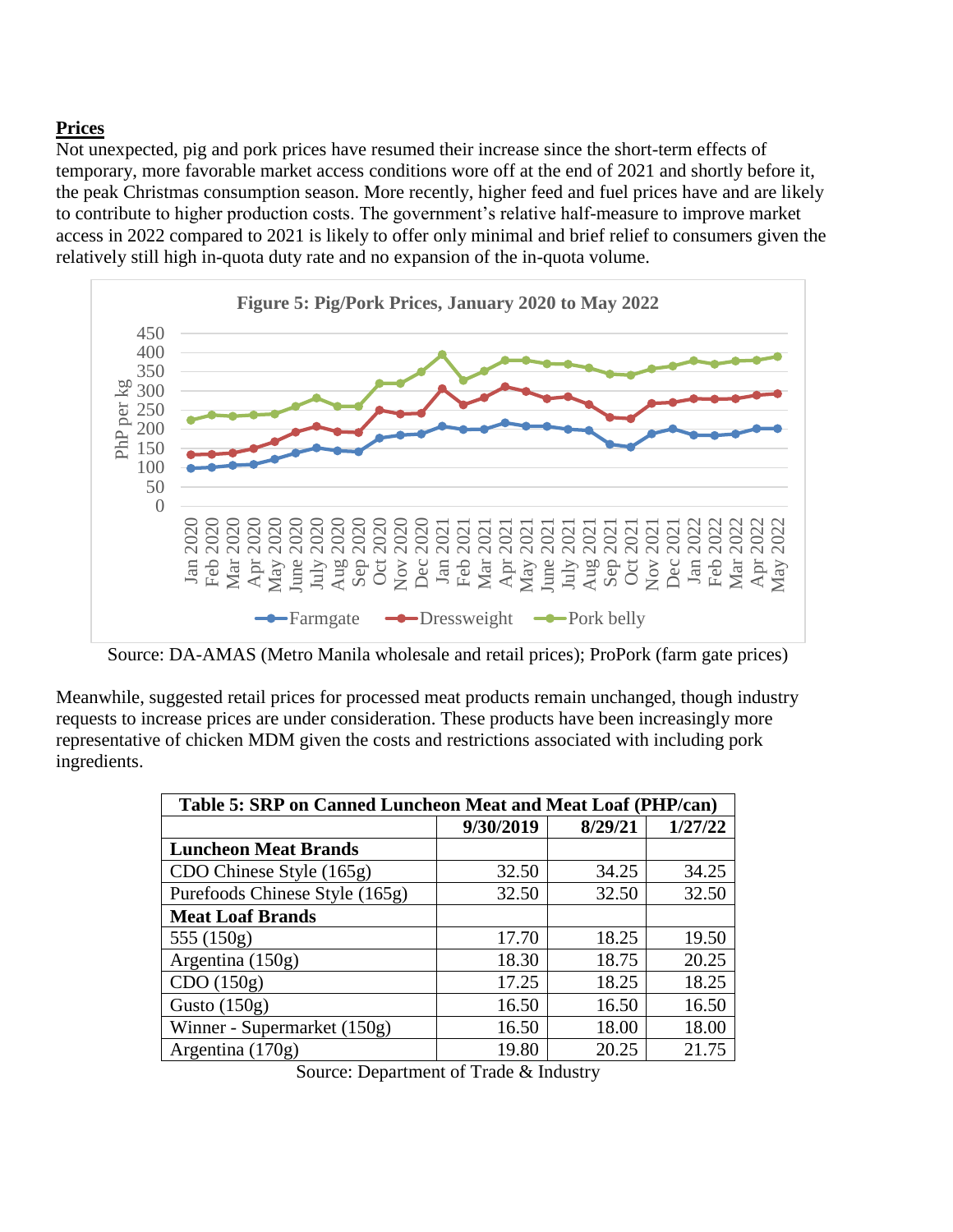# **Trade**

FAS Manila increases the 2022 pork import forecast to 400,000 MT from USDA's 375,000 MT, following the issuance of Executive Order (EO) [No. 171, Series of 2022.](https://www.officialgazette.gov.ph/2022/05/21/executive-order-no-171-s-2022/) The new measure reset tariff rates through December 31, 2022. The EO was signed on May 21, 2022, and takes effect on June 10, 2022. Unlike in 2021, no changes were made to the minimum access volume for pork, which remains at 54,210 MT (February 2022 to January 2023).

| Table 6: MFN Tariff Rate for Pork (0203) per EO 171, Series of 2022 |                     |                       |  |  |  |  |
|---------------------------------------------------------------------|---------------------|-----------------------|--|--|--|--|
|                                                                     | <b>MFN Rates</b>    |                       |  |  |  |  |
|                                                                     | Until Dec. 31, 2022 | Starting Jan. 1, 2023 |  |  |  |  |
| In-Quota                                                            | 15 percent          | 30 percent            |  |  |  |  |
| Out-Quota                                                           | 25 percent          | 40 percent            |  |  |  |  |

Following a brief interlude, the Department of Agriculture [issued Administrative Order No \(AO\). 15,](https://www.da.gov.ph/wp-content/uploads/2022/06/ao15_s2022.pdf)  [Series of 2022,](https://www.da.gov.ph/wp-content/uploads/2022/06/ao15_s2022.pdf) on June 8, which indefinitely reinstates the validity of SPS import clearances for meat and poultry from 60 to 90 days. The AO nullifies the previous [Administrative Order No. 11, Series of](https://www.da.gov.ph/wp-content/uploads/2022/05/ao11_s2022.pdf)  [2022,](https://www.da.gov.ph/wp-content/uploads/2022/05/ao11_s2022.pdf) issued May 23, 2022.

| Table 7: Global Pork Exports to the Philippines by Source (CWE MT) |              |                      |        |                      |             |  |  |
|--------------------------------------------------------------------|--------------|----------------------|--------|----------------------|-------------|--|--|
|                                                                    |              | <b>Calendar Year</b> |        | <b>January-March</b> |             |  |  |
|                                                                    | 2021<br>2020 |                      | 2021   | 2022                 | $\% \Delta$ |  |  |
| <b>Total</b>                                                       | 167,814      | 459,183              | 69,306 | 85,028               | 23%         |  |  |
| European Union                                                     | 69,011       | 196,325              | 28,983 | 39,716*              | 37%         |  |  |
| Canada                                                             | 46,356       | 122,673              | 25,448 | 26,477               | 4%          |  |  |
| <b>United States</b>                                               | 42,829       | 79,466               | 11,405 | 3,423                | $-70%$      |  |  |
| <b>Brazil</b>                                                      | 5,021        | 37,064               | 1,243  | 11,389               | 816%        |  |  |
| United Kingdom                                                     | 2,869        | 16,842               | 1,535  | $3,328*$             | 117%        |  |  |
| Australia                                                          | 1,115        | 4,364                | 599    | $395*$               | $-34%$      |  |  |
| Others                                                             | 613          | 613                  | 94     | 300                  | 220%        |  |  |

Source: Trade Data Monitor, LLC; FAS Manila estimates\*

| Table 8: Philippines Pork and Related Imports (MT) |                      |         |         |                      |             |  |  |
|----------------------------------------------------|----------------------|---------|---------|----------------------|-------------|--|--|
|                                                    | <b>Calendar Year</b> |         |         | <b>January-March</b> |             |  |  |
|                                                    | 2020                 | 2021    | 2021    | 2022                 | $\% \Delta$ |  |  |
| <b>Total</b>                                       | 256,017              | 554,698 | 101,498 | 138,735              | 37%         |  |  |
| <b>Bellies</b>                                     | 35,551               | 56,997  | 10,325  | 13,219               | 28%         |  |  |
| Deboned                                            | 50                   | 480     | 30      | 40                   | 33%         |  |  |
| Fats                                               | 44,350               | 62,549  | 13,264  | 12,564               | $-5%$       |  |  |
| <b>Offals</b>                                      | 95,778               | 185,663 | 41,477  | 51,893               | 25%         |  |  |
| Pork Cuts                                          | 56,891               | 215,637 | 27,726  | 53,664               | 94%         |  |  |
| Rind/Skin                                          | 23,397               | 31,694  | 8,502   | 6,710                | $-21%$      |  |  |
| <b>Whole Carcass</b>                               | n/a                  | 1,678   | 174     | 645                  | 271%        |  |  |
| $T \sim 1/T \sim 1T$<br>$\sim$                     |                      |         |         |                      |             |  |  |

Source: DA/BAI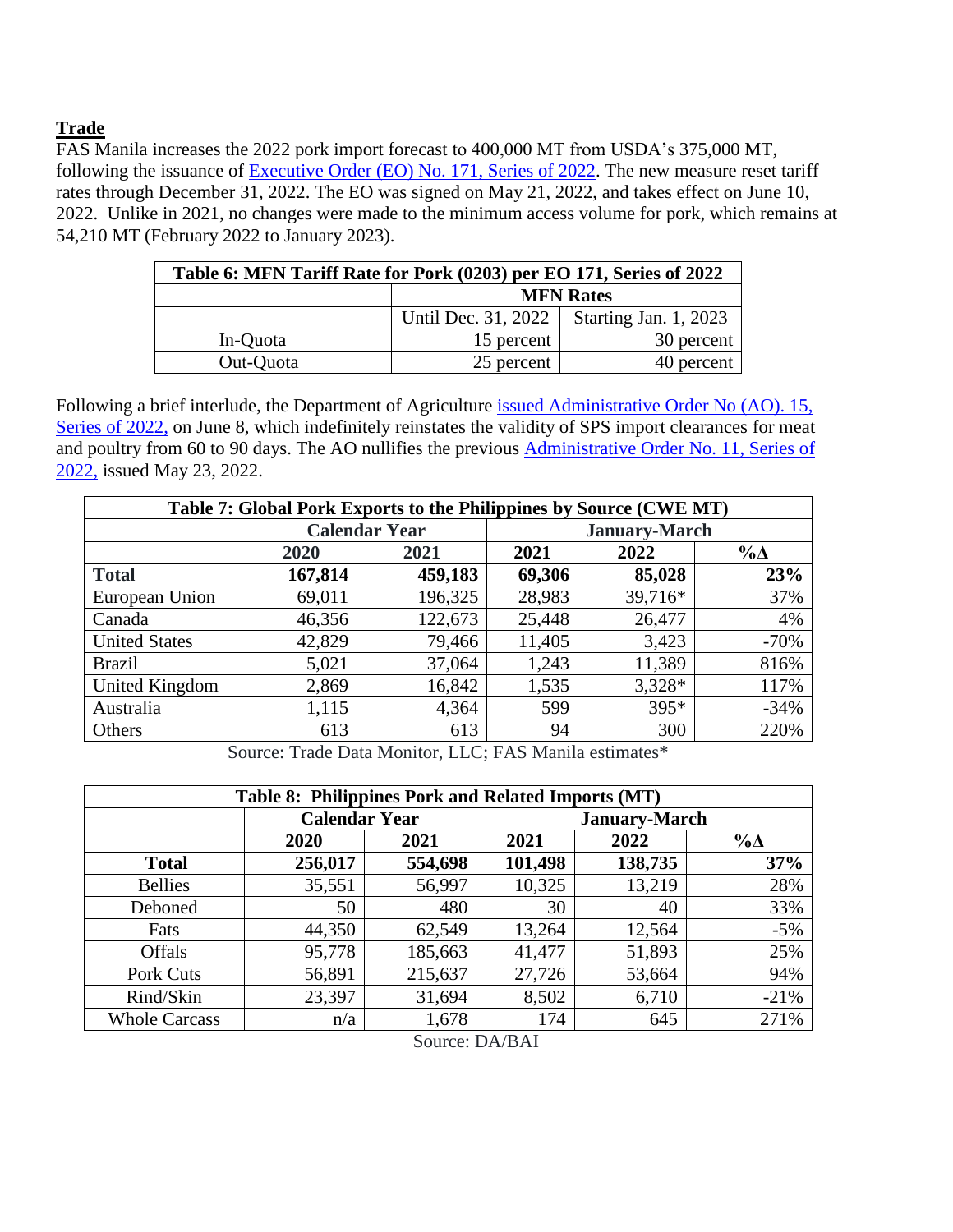# **CHICKEN**

# **Production, Supply, and Distribution (PSD)**

| Table 9: Meat, Chicken              |                                    | 2020               |                                | 2021                      |                                | 2022               |  |
|-------------------------------------|------------------------------------|--------------------|--------------------------------|---------------------------|--------------------------------|--------------------|--|
| <b>Market Year Begins</b>           | <b>Jan 2020</b><br><b>Jan 2021</b> |                    |                                | <b>Jan 2022</b>           |                                |                    |  |
| <b>Philippines</b>                  | <b>USDA</b><br><b>Official</b>     | <b>New</b><br>Post | <b>USDA</b><br><b>Official</b> | <b>New</b><br><b>Post</b> | <b>USDA</b><br><b>Official</b> | <b>New</b><br>Post |  |
| <b>Beginning Stocks (1000 MT)</b>   |                                    |                    |                                |                           |                                | 0                  |  |
| <b>Production</b> (1000 MT)         | 1305                               | 1305               | 1343                           | 1343                      | 1360                           | 1360               |  |
| Total Imports (1000 MT)             | 335                                | 335                | 437                            | 437                       | 420                            | 420                |  |
| Total Supply (1000 MT)              | 1640                               | 1640               | 1780                           | 1780                      | 1780                           | 1780               |  |
| Total Exports (1000 MT)             | 0                                  |                    |                                | 0                         | 0                              | $\Omega$           |  |
| Human Cons. (1000 MT)               | 1640                               | 1640               | 1780                           | 1780                      | 1780                           | 1780               |  |
| <b>Other Use, Losses</b> (1000 MT)  |                                    |                    |                                |                           |                                | $\theta$           |  |
| Total Dom. Cons. (1000 MT)          | 1640                               | 1640               | 1780                           | 1780                      | 1780                           | 1780               |  |
| <b>Total Use</b> (1000 MT)          | 1640                               | 1640               | 1780                           | 1780                      | 1780                           | 1780               |  |
| <b>Ending Stocks</b> (1000 MT)      |                                    |                    |                                |                           |                                | $\theta$           |  |
| <b>Total Distribution</b> (1000 MT) | 1640                               | 1640               | 1780                           | 1780                      | 1780                           | 1780               |  |
| $(1000 \text{ MT})$                 |                                    |                    |                                |                           |                                |                    |  |

Note: PSD includes skins and mechanically deboned meat (MDM).

## **Production**

FAS Manila maintains the 2022 chicken meat production forecast. Through the first quarter, production is up 13 percent year-over-year with large poultry farms still relatively unaffected from highly pathogenic avian influenza (HPAI). Meanwhile, several local government units continue to impose restrictions that go above and beyond the Philippines' national [Avian Influenza Protection Program,](https://www.bing.com/ck/a?!&&p=9adde3889c8b75f18733d5424ec379a06a7e246513041d46ed2ef957117c69fbJmltdHM9MTY1NDg1MzQwMiZpZ3VpZD1mYjBlN2QxNS1mYmJmLTRkMjUtOGIxNi1iOTA1OWQ0OTVlMDUmaW5zaWQ9NTEyNA&ptn=3&fclid=e72bd3b7-e89f-11ec-9673-1403075085c7&u=a1aHR0cHM6Ly93d3cuZmFzLnVzZGEuZ292L2RhdGEvcGhpbGlwcGluZXMtcGhpbGlwcGluZS1hdmlhbi1pbmZsdWVuemEtcHJvdGVjdGlvbi1wcm9ncmFt&ntb=1) which has further restricted the availability of live chicks.



Source: United Broiler Raisers Association (UBRA)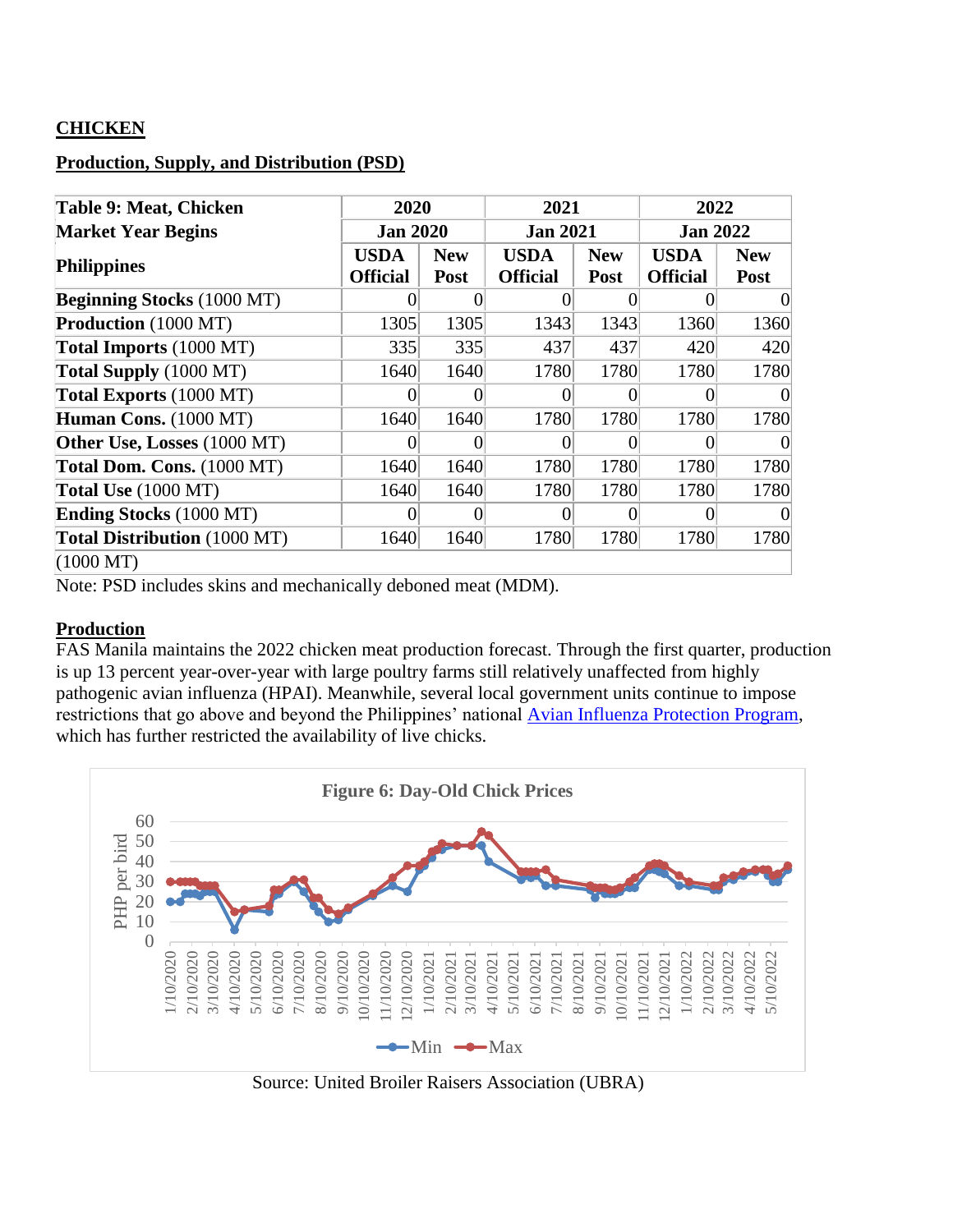

Source: PSA

| Table 10: Philippine Chicken Production by Region (RTC MT) |           |                      |         |                      |             |  |  |  |
|------------------------------------------------------------|-----------|----------------------|---------|----------------------|-------------|--|--|--|
|                                                            |           | <b>Calendar Year</b> |         | <b>January-March</b> |             |  |  |  |
|                                                            | 2020      | 2021                 | 2021    | 2022                 | $\% \Delta$ |  |  |  |
| <b>Philippines</b>                                         | 1,393,586 | 1,343,496            | 310,133 | 350,378              | 13%         |  |  |  |
| <b>Central Luzon</b>                                       | 489,246   | 457,281              | 101,590 | 129,072              | 27%         |  |  |  |
| <b>CALABARZON</b>                                          | 244,233   | 231,159              | 56,944  | 59,281               | 4%          |  |  |  |
| Northern Mindanao                                          | 131,617   | 125,622              | 29,517  | 33,624               | 14%         |  |  |  |
| Western Visayas                                            | 90,105    | 92,586               | 22,692  | 22,252               | $-2%$       |  |  |  |
| Central Visayas                                            | 83,703    | 76,508               | 13,475  | 15,644               | 16%         |  |  |  |
| <b>Ilocos Region</b>                                       | 65,092    | 58,736               | 16,023  | 17,356               | 8%          |  |  |  |
| <b>SOCCSKSARGEN</b>                                        | 54,831    | 58,545               | 12,557  | 17,553               | 40%         |  |  |  |
| Davao Region                                               | 57,273    | 54,089               | 8,868   | 9,858                | 11%         |  |  |  |
| Cagayan Valley                                             | 41,343    | 45,773               | 12,507  | 9,534                | $-24%$      |  |  |  |
| Eastern Visayas                                            | 43,573    | 44,458               | 11,232  | 10,042               | $-11%$      |  |  |  |
| <b>Bicol Region</b>                                        | 35,641    | 39,013               | 11,655  | 11,182               | $-4%$       |  |  |  |
| Zamboanga Peninsula                                        | 27,603    | 30,560               | 6,436   | 7,556                | 17%         |  |  |  |
| <b>CARAGA</b>                                              | 11,867    | 11,218               | 2,973   | 2,583                | $-13%$      |  |  |  |
| <b>MIMAROPA</b>                                            | 8,397     | 8,830                | 1,850   | 2,406                | 30%         |  |  |  |
| <b>CAR</b>                                                 | 4,725     | 4,554                | 1,162   | 1,298                | 30%         |  |  |  |
| <b>BARMM</b>                                               | 4,338     | 4,185                | 650     | 952                  | 47%         |  |  |  |
| <b>NCR</b>                                                 |           | 379                  | 2       | 184                  | 8,396%      |  |  |  |

Source: PSA, DA/BAI; liveweight converted to RTC using 77 percent dressing percentage. Note: Highlighted regions have at least one province with HPAI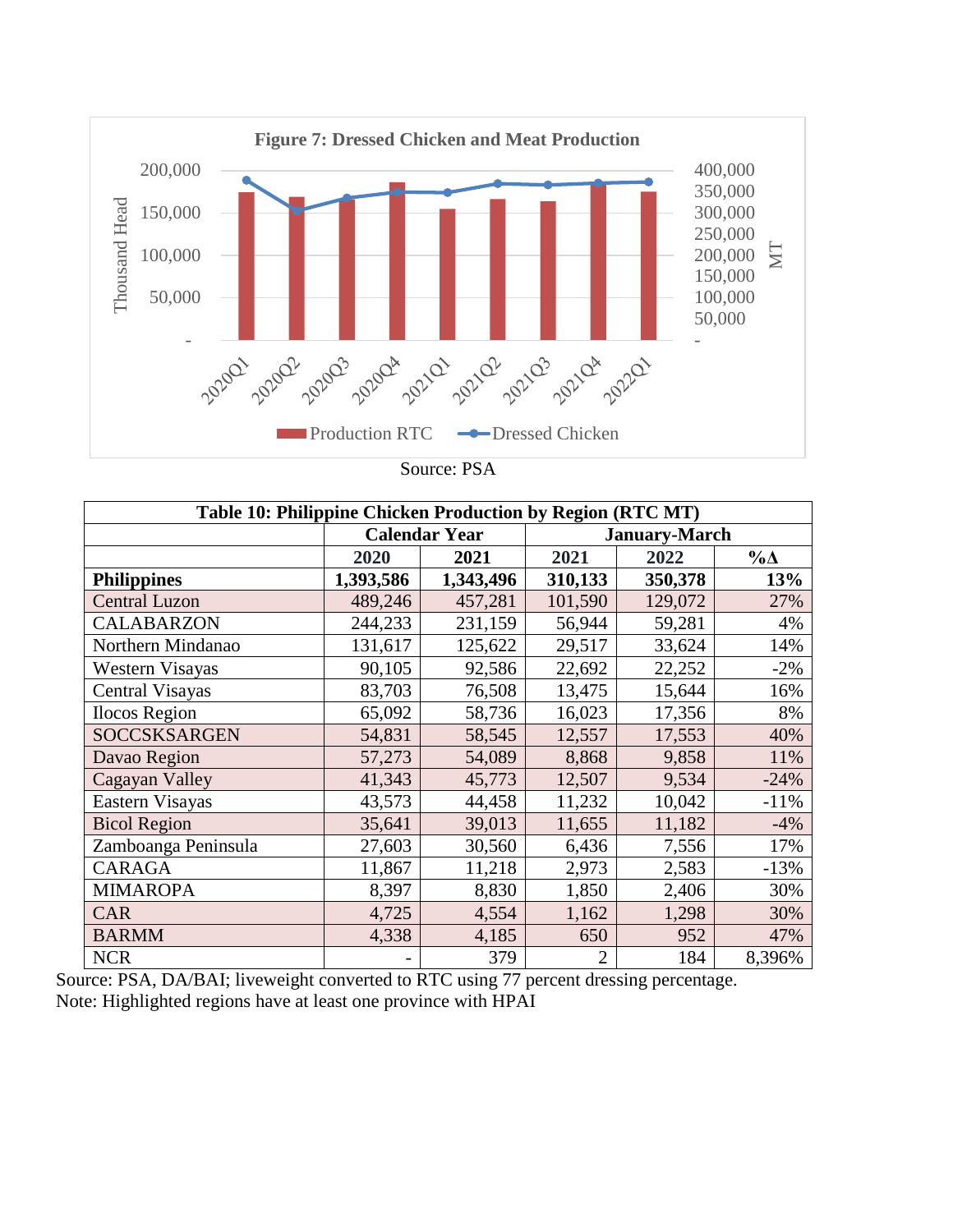#### **Inventory**

Frozen chicken meat in accredited cold storages, excluding mechanically deboned meat, has shown continued tightness in inventories, representing less than one week of domestic consumption.



Source: DA/NMIS

#### **Prices**

Chicken prices are likely to remain elevated, attributed largely to ongoing HPAI restrictions and increasing costs of production (e.g., feed, fuel).



Source: DA/AMAS (Metro Manila wholesale and retail prices); UBRA (farm gate prices)